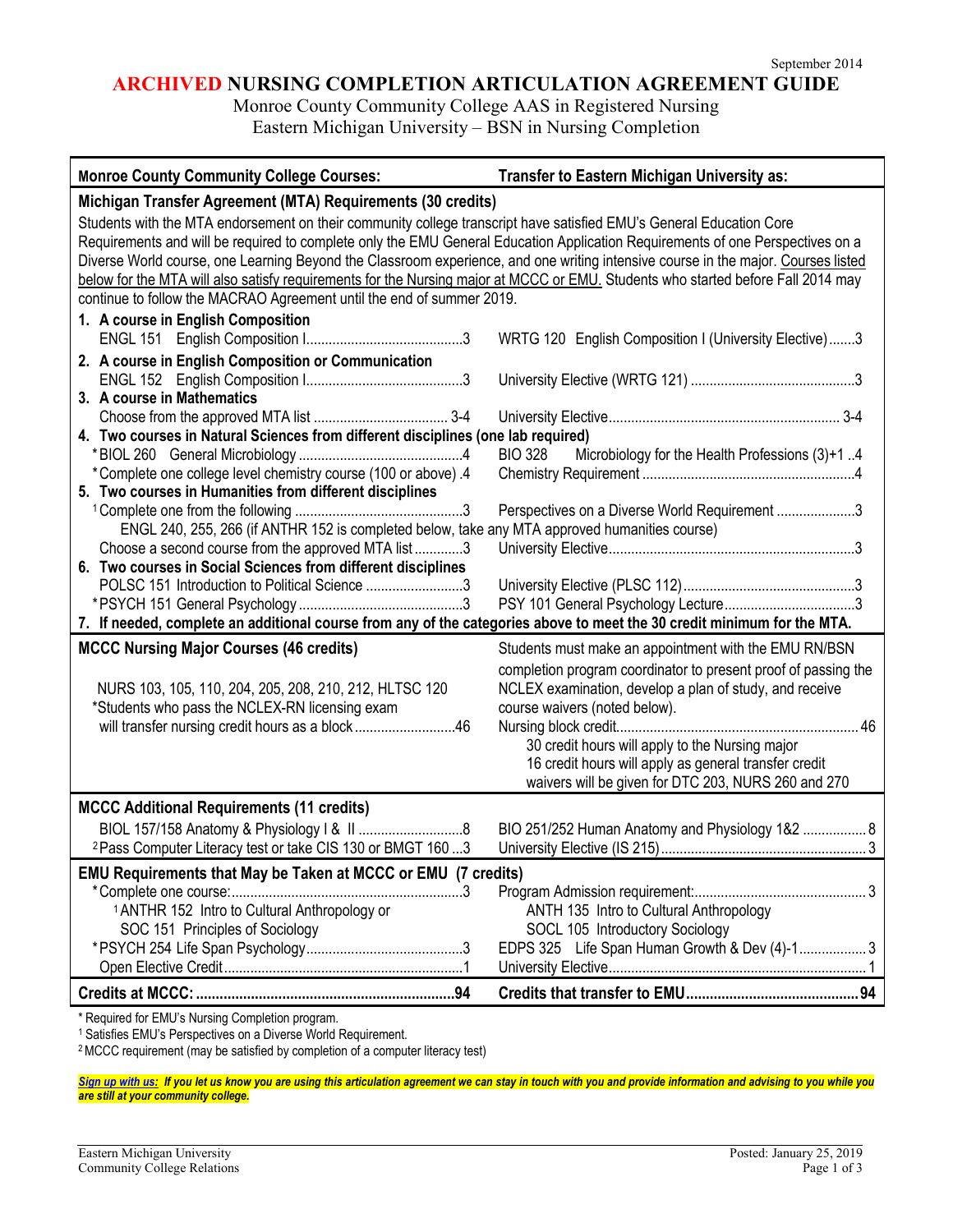# **ARCHIVED NURSING COMPLETION ARTICULATION AGREEMENT GUIDE**

Monroe County Community College AAS in Registered Nursing Eastern Michigan University – BSN in Nursing Completion

| <b>Completion of the Nursing Program at EMU</b>                                                                                                                                                                                                                                                                                                                                                                                                                                                                                                                                                                                                                                                                                                                                                                                                                                                                                                                                                               |                                                                                                                                                                                                                                                                                                                                                                                                                                                                                                                                                                                                                                                                                                                                      |
|---------------------------------------------------------------------------------------------------------------------------------------------------------------------------------------------------------------------------------------------------------------------------------------------------------------------------------------------------------------------------------------------------------------------------------------------------------------------------------------------------------------------------------------------------------------------------------------------------------------------------------------------------------------------------------------------------------------------------------------------------------------------------------------------------------------------------------------------------------------------------------------------------------------------------------------------------------------------------------------------------------------|--------------------------------------------------------------------------------------------------------------------------------------------------------------------------------------------------------------------------------------------------------------------------------------------------------------------------------------------------------------------------------------------------------------------------------------------------------------------------------------------------------------------------------------------------------------------------------------------------------------------------------------------------------------------------------------------------------------------------------------|
| <b>Pre-Admission Requirements (3 credits)</b><br>IHHS 200 Reading and Writing in Nursing Studies 3<br><b>Nursing Major Requirements (23 credits total)</b><br>NURS 265 R.N. Essentials of Prof Nursing Practice I 3<br><sup>1</sup> NURS 365W RN Essentials of Prof Nursing Practice II 3<br><sup>2</sup> NURS 451 Community Health Nursing Clinical (Lab)  3<br>NURS 465 R.N. Essentials of Prof Nursing Practice III 3<br>Consult Nursing Completion Advisor for suggested courses<br><b>University Electives (4 credits)</b><br>A minimum of 30 credits must be completed at EMU and a<br>minimum of 124 total credits is required to graduate.<br>The Nursing Completion Program is offered at a number of<br>EMU regional centers and on-line. Contact the BSN<br>Completion program coordinator for more information.<br>Note: If sufficient credits hours are not transferred from MCCC,<br>additional EMU credits must be completed to reach the minimum<br>of 124 credit hours required to graduate. | Suggested Sequence for completing the program:<br>Semester 1<br>(7 credits)<br>IHHS 200 Reading and Writing in Nursing Studies 3<br>(6 credits)<br>Semester 2<br>NURS 265 R.N. Essentials of Professional Nursing Practice I 3<br>Semester 3<br>(5 credits)<br><sup>1</sup> NURS 365WR.N. Essentials of Professional Nursing Practice II 3<br>*Semester 4<br>(7 credits)<br>NURS 465 R.N. Essentials of Professional Nursing Practice III 3<br>*Semester 5<br>(5 credits)<br><sup>2</sup> NURS 451 Community Health Nursing Practice (Lab)  3<br>*Semesters 4 and 5 may be switched in the sequence.<br>Note: All coursework for this degree must be completed within six<br>years of taking the first 200 level NURS course at EMU. |

*<sup>1</sup> Satisfies EMU's writing intensive requirement.*

*<sup>2</sup> Satisfies EMU's Learning beyond the Classroom requirement.*